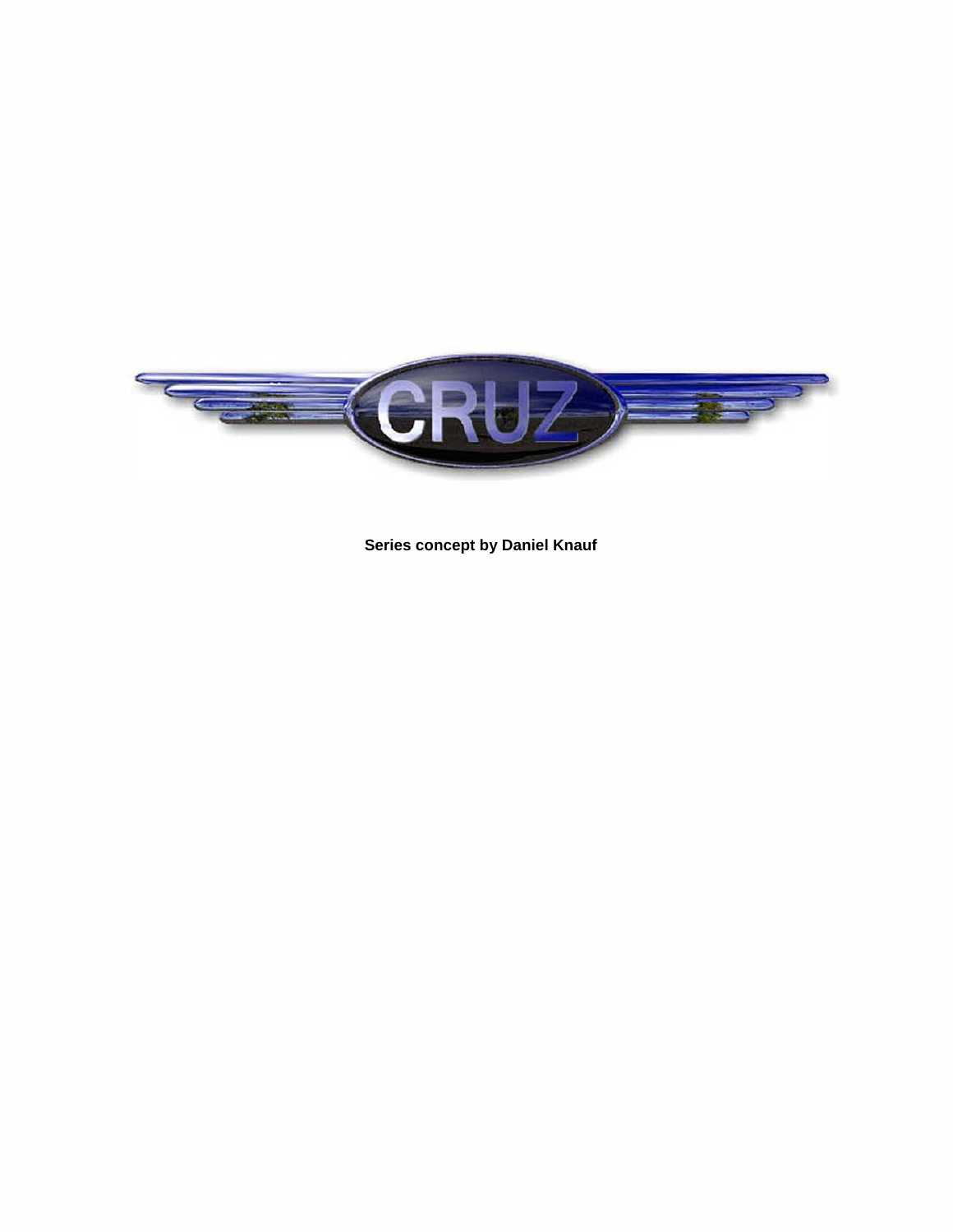# CRUZ - CONTENTS:

| L.       | THE DETECTIVE                     | 1. |
|----------|-----------------------------------|----|
| Ш.       | <b>HIS RISE</b>                   | 2. |
| Ш.       | <b>HIS FALL</b>                   | 2. |
| $IV_{-}$ | <b>CRAWLING FROM THE WRECKAGE</b> | 3. |
| V.       | <b>THE LAWYER</b>                 | 4. |
| VL.      | THE ARRANGEMENT:                  | 5. |
| VII.     | THE UPSHOT                        | 5. |
| VII.     | <b>THE SERIES</b>                 | 7. |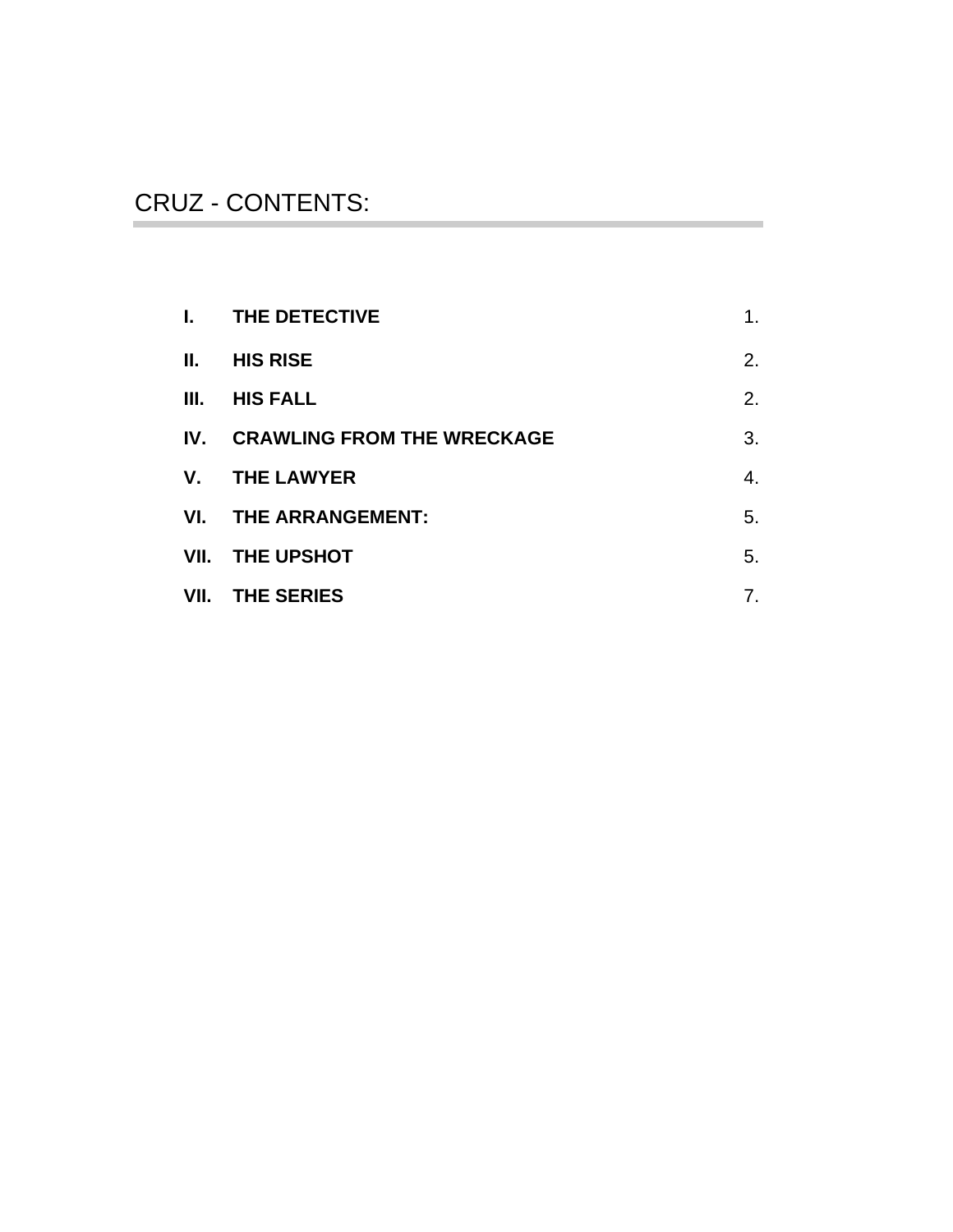#### **I. THE DETECTIVE:**

**RICO CRUZ** was born a century too late.

Present day Los Angeles fits him like an ill-tailored suit. With his rough features, his unruly shock of dark hair, Cruz looks like a man who would be more comfortable tipping tequila with Pio Pico in *el Pueblo* than sipping latte on the corner of Sunset and Gower.

He's the kind of man who fills up a room by the sheer force of his presence—colors get a bit crisper, jokes get a bit funnier, and the next thing you know, you're telling him your life story, just thrilled as hell to bask in the 1,000 kilowatt light of his undivided attention.

Cruz will assume the best in a man until he's proven wrong. And when that happens, the die is cast. If he doesn't like you, he'll let you know it. After that, you have two chances of getting back in his good graces: Fat and thin.

If you're a friend, Cruz will stop a bullet for you. If not, he won't waste one on you. Unless you're begging for it.

Rico Cruz's father was the rarest bird in the Jack-Webb-Adam-12 LAPD of the 1960s, a Mexican cop, a beat-walker in the Valley Division. The old man bought it when a four-yearold kid picked up daddy's gun during a routine domestic and accidental squeezed one off. Cruz was fourteen.

Cruz's mother made him swear never to pin on a badge, then promptly drank herself into an early grave, leaving him and his kid sister, **MARIA**, orphans in their late teens.

When he was twenty, he worked full-time in a custom auto-shop, racing stock-cars and demolition derbies on the side. Most of his prize-money went to Maria to help her pay college tuition. When she suddenly died from a speedball at a frat party, he was stunned he'd had no idea she was into anything harder than wine-coolers.

Everyone in the old neighborhood loved Maria.

But nobody was more devastated than Cruz.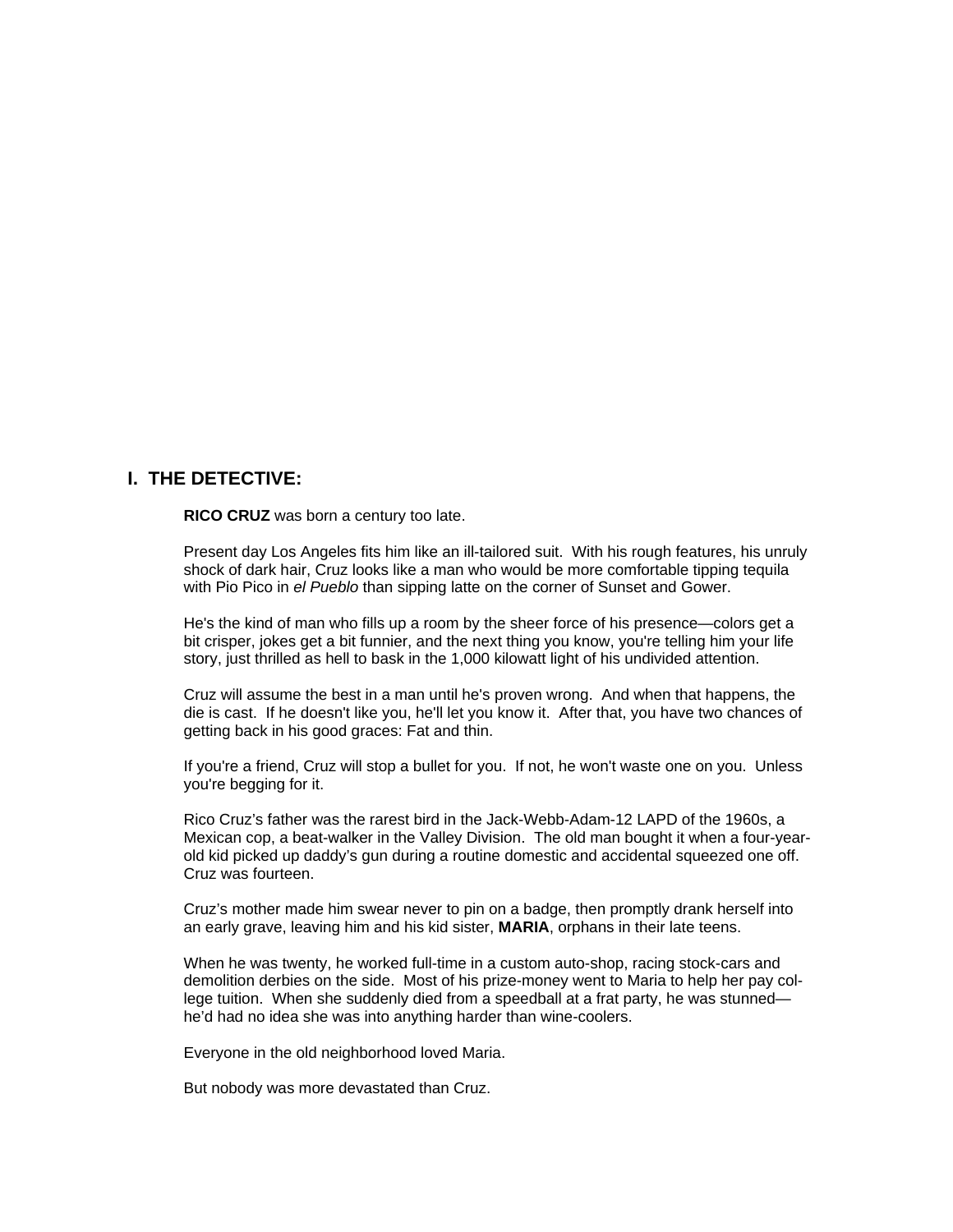He sold the family house, kicked around the country on a restored ElectraGlide, drinking hard, living hard. It took him three years to figure out that he could run away, but he couldn't get far from himself. Maura was in a grave and he was supposed to be the one who looked after her. And like any good Catholic boy, he knew there was penance to pay.

He decided, to hell with Mom. I'm gonna be a cop.

#### **II. HIS RISE:**

The Los Angeles Police Academy failed to knock off his rough edges, but what Cruz lacked in political savvy, he more than made up for in dedication, a raw talent for deductive logic and an innate sense of street-justice.

Within three years, he made detective. Within seven, he was bordering on legend, working Narcotics downtown, routinely making the DEA look like a pack of circus-chimps. Cruz and his squad chewed up the little fish and spit them out, chumming for the big sharks running the West Side.

His men loved him. Respect, admiration and loyalty—those things are nice, but they won't buy a ticket on the bus. Love is a different thing altogether, and Cruz's boys would sooner sell out their dear old mothers than give him anything but their best.

While a lot of cops might let their knuckles do the walking, Cruz was more likely to nail a suspect through a combination of psychological manipulation and the patient construction of a strong, unassailable case. This is a guy who found clues in places nobody even thought to look, who could take a half-baked, haphazard jumble of random relationships, and define a motive even a brain-dead downtown jury could understand.

That was the Cruz way.

It won him commendations and service awards and promotions. He was the pride of his superiors, the darling of the press, and the envy of his peers.

In short, he was the best damn cop the LAPD ever had in its splendid, sordid history. A dedicated straight-shooter with squeaky-clean baggage. Didn't owe anybody a damn thing. And at Parker Center, there's a word for a cop like Cruz.

That word is "doomed."

So nobody was surprised when he went down in '98.

#### **III. HIS FALL:**

Todd Sellars was the Carl Karcher of crank, a hot-shot rich kid with a Fortune 500 dad and a chain of methamphetamine labs in the valley, churning out kilos of the stuff and distributing it in bulk from Oxnard to H.B. through a loose confederation of surfers, psychos and skinheads.

And the kid was slick. Cruz jigged, Sellars jagged. He was just too oily to get pinned. Cruz brought his two best hound-dogs on the case, Guiterrez and Frost.

Eighteen months, half-a-dozen wasted search warrants, and three missing-presumed-dead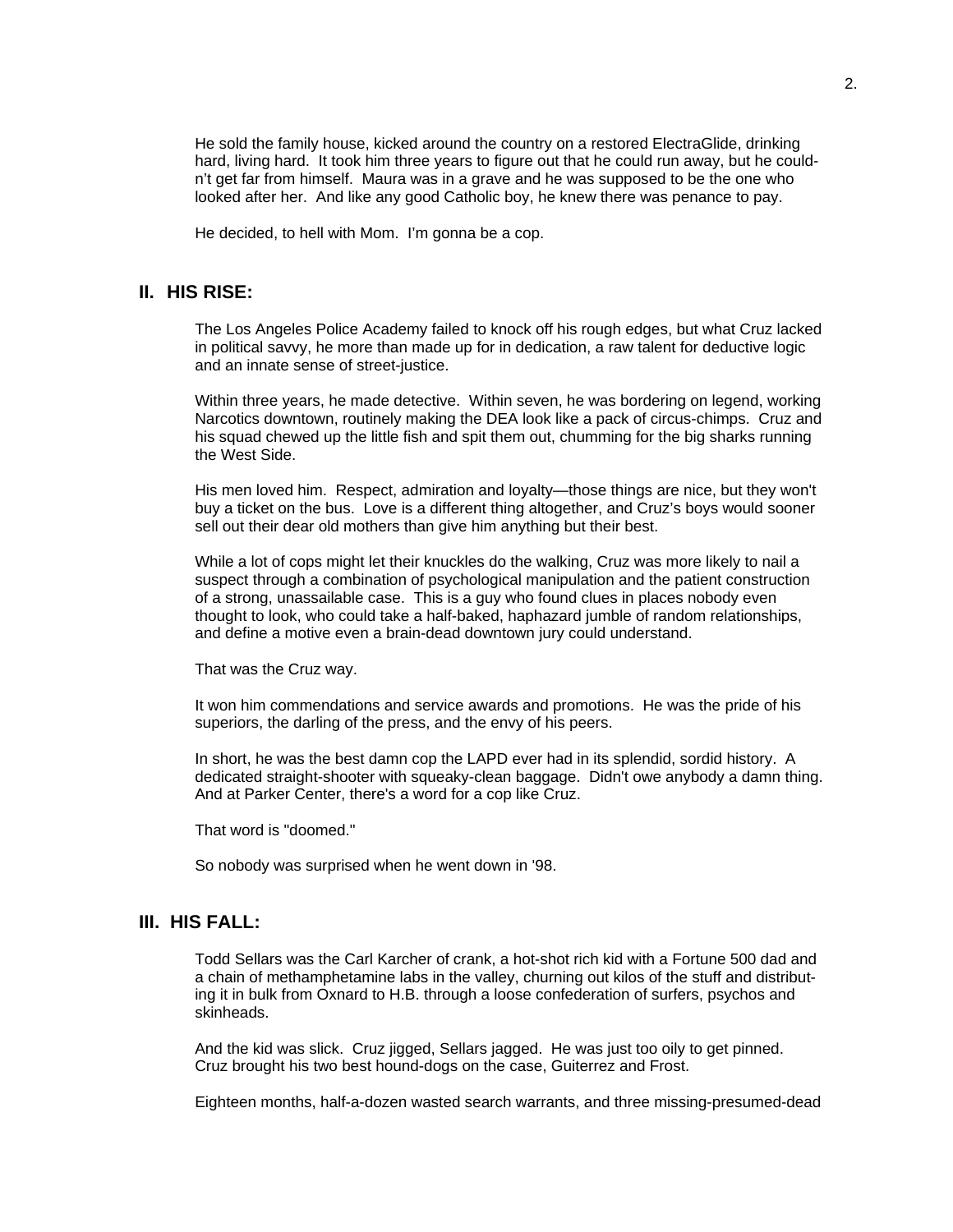informants later, Guiterrez and Frost finally came to the brilliant conclusion that if they couldn't nail Sellars clean, they'd settle on nailing him dirty.

So four pounds of crystal meth just happened to turn up in the back of the kid's M5.

Maybe it was frustration, maybe it was bad judgment. Maybe it was just plain stupid. Whatever it was, it was damn sloppy.

A certain five-foot, two-inch Cajun *uber*-lawyer by the name of NORMAN FABREAU blew in on a blizzard of writs. Norm was the top guy when it came to sticky problems for L.A.'s Frappacino Set—the movers, the shakers, the politicians, pro athletes and studio chiefs and celebrities. Soup to nuts, DUI to murder one, Fabreau was guy at the top of everyone's Rolodex. Word was, Todd Sellars had him on speed-dial.

Fabreau didn't have to do much digging to find out that said crystal had been stolen from the evidence room three days before said bust.

Anyone else would've rolled over on those two knuckleheads, but Cruz was stand-up. He took the full hit. The Police Commission and I.A. knew that there must have been others in on the frame. Furious that he wouldn't rat out his boys, they referred the Cruz case to the D.A. who, with an election-year hard-on, threw the proverbial book at him.

Seven inside, three-and-a-half for good behavior.

## **IV. CRAWLING FROM THE WRECKAGE:**

When Cruz got out of the joint, he found himself short one wife, one kid, and one career. Ex-felons can't carry heat, so moving into private-sector security was out of the question.

Although he was on good terms with his ex, he still had child support payments to contend with. Plus there were living expenses—essentials like take-out Thai noodles, beer and old movies. Plus shelter and clothing. And given the fact that Jeb Bush wasn't one of his drinking buddies, a presidential pardon didn't look to be on Cruz's immediate horizon.

About the only thing he was good at besides being a cop was his first love: Cars.

So Cruz opened a shop in North Hollywood, NoHo Custom Auto.

His specialty was the big, mean, bad-ass chariots Dodge/Plymouth kicked out in the late '60s—the Cudas, the Challengers, the Roadrunners. For giggles, he'd take in the occasional Firebird ragtop or Shelby-American, but his heart belonged to the Mopars. Nothing made his blood sing like the basso-thunder of a cherry-tuned 440 Magnum and the electric joy-buzzer vibration of a Hurst pistol-grip shifter. Except maybe a solid, clean bust—but that was, as the archeologists say, ancient history.

At least he thought so until the calls started coming in.

At first, it was old friends who needed help—the cheating wife, the missing kid, the bullshit slip-and-fall. Strictly on a non-professional, no-fee basis so he wouldn't get in dutch with the state for running private investigations without a license.

Pretty soon, some flannel-mouth must've mentioned that Cruz was moonlighting as a sortakinda-private-investigator to Norman Fabreau, Esq.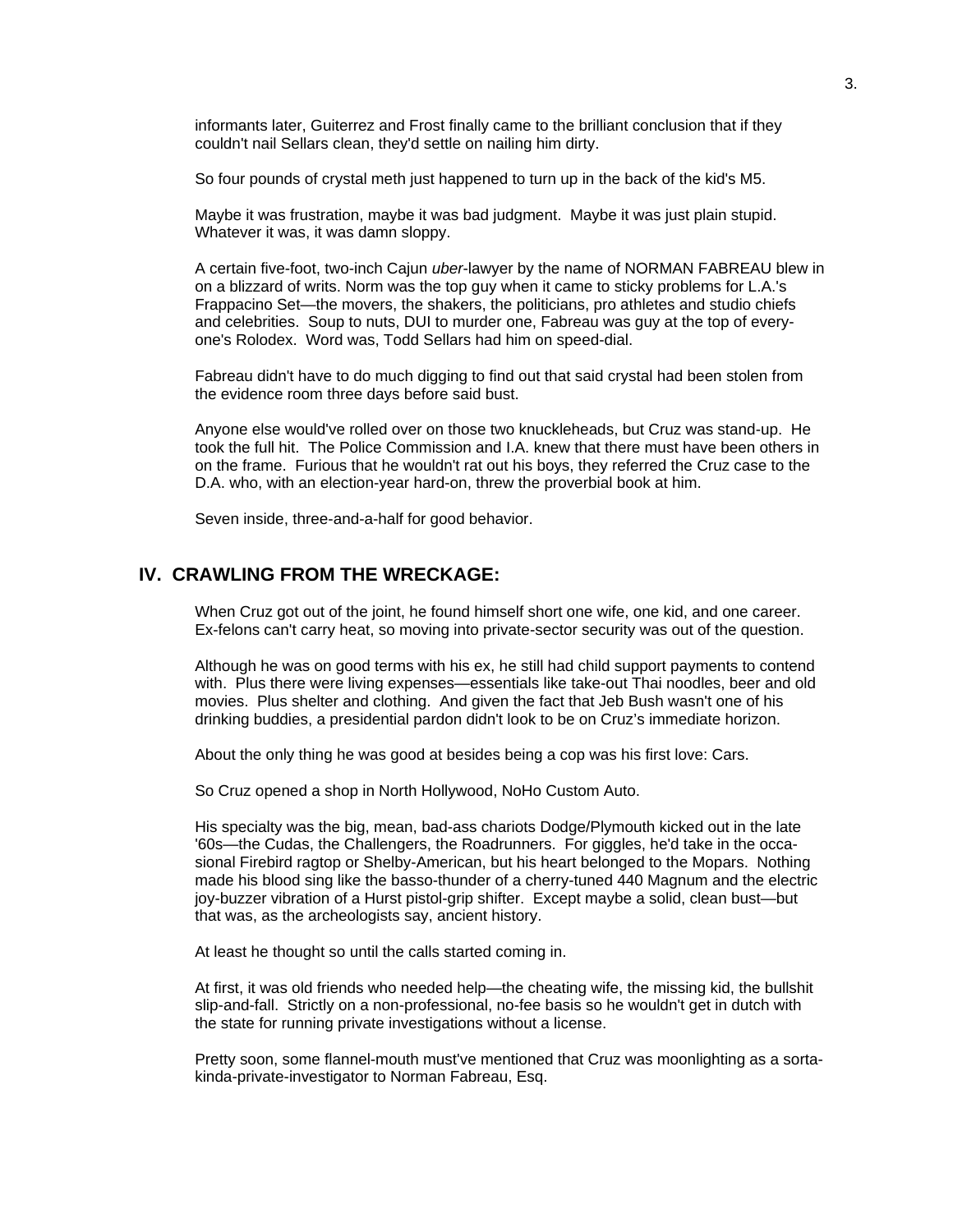## **V. THE LAWYER**:

Despite the fact that Fabreau had been instrumental in taking him down, Cruz always had a healthy admiration for the little Cajun

Back in his day, Cruz wouldn't let a case cross a prosecutor's desk unless the evidence was "Norm-proof." Sometimes, he'd even round up his boys and sit in on Fabreau's trials, watch him systematically eviscerate the Feds or some other law enforcement unit. Norman Fabreau had a gift for turning mountains of evidence into strip-mines of innuendo.

*"How would you like,*" Cruz would whisper gleefully, pointing at some poor, pallid, dumbass FBI feeb choking on the stand under one of Fabreau's withering cross-examinations, *"to be* that *guy?"*

As for Norman, he respected Cruz's honesty, thoroughness and professionalism. They were friends the way two great opposing generals are friends. Good for a drink. Good for a laugh. Good for the occasional favor or advice. But not too close, because there was always the chance that one might have to kill the other at some point.

And when that day actually came, when Fabreau triggered one of the worst public shitstorms the LAPD had ever weathered, he deeply regretted taking Cruz down.

So it might've had more than a little to do with guilt over the Sellars affair when Fabreau called to offer Cruz investigative work. That, and the fact that he might get a top-shelf investigator at a bottom-shelf price. But Cruz said no—he was a parolee, and the last thing he needed was the hassles of working without a license or the I.R.S. crawling up his ass for taking money under the table.

Besides, NoHo Custom Auto was doing big business. The customer waiting list had spun out to almost five months and things were humming.

Only one small problem: Cruz was going broke.

There was overhead. There was insurance. There were parts and paint and Snap-On Tools. There was payroll. There was his two Rottweillers, Pico and Sepulveda. There was the fact that Cruz was deplorably sloppy with account receivables and late-pays.

Worst of all, there were the "spec restorations."

Every month or so, Cruz would tow some rusting hulk of Detroit arcana into the shop—a 1964 Polara Max Wedge or a 1970 Hemi 'Cuda—with an eye toward bringing it back from the dead and making a killing.

Cruz was never satisfied until the car was literally showroom new, pure bone-stock, down to the damn pushbuttons on the radio. In his enthusiasm, he'd inevitable plow too much money into the rolling sinkholes to ever hope to turn a profit. A prime example was a Challenger R/T convertible that sucked up over \$71,000.00 in parts, paint and labor, only to yield a lousy \$34,500 sale.

Pretty soon, those offers from Norman Fabreau were sounding pretty good. And eventually, they led to The Arrangement.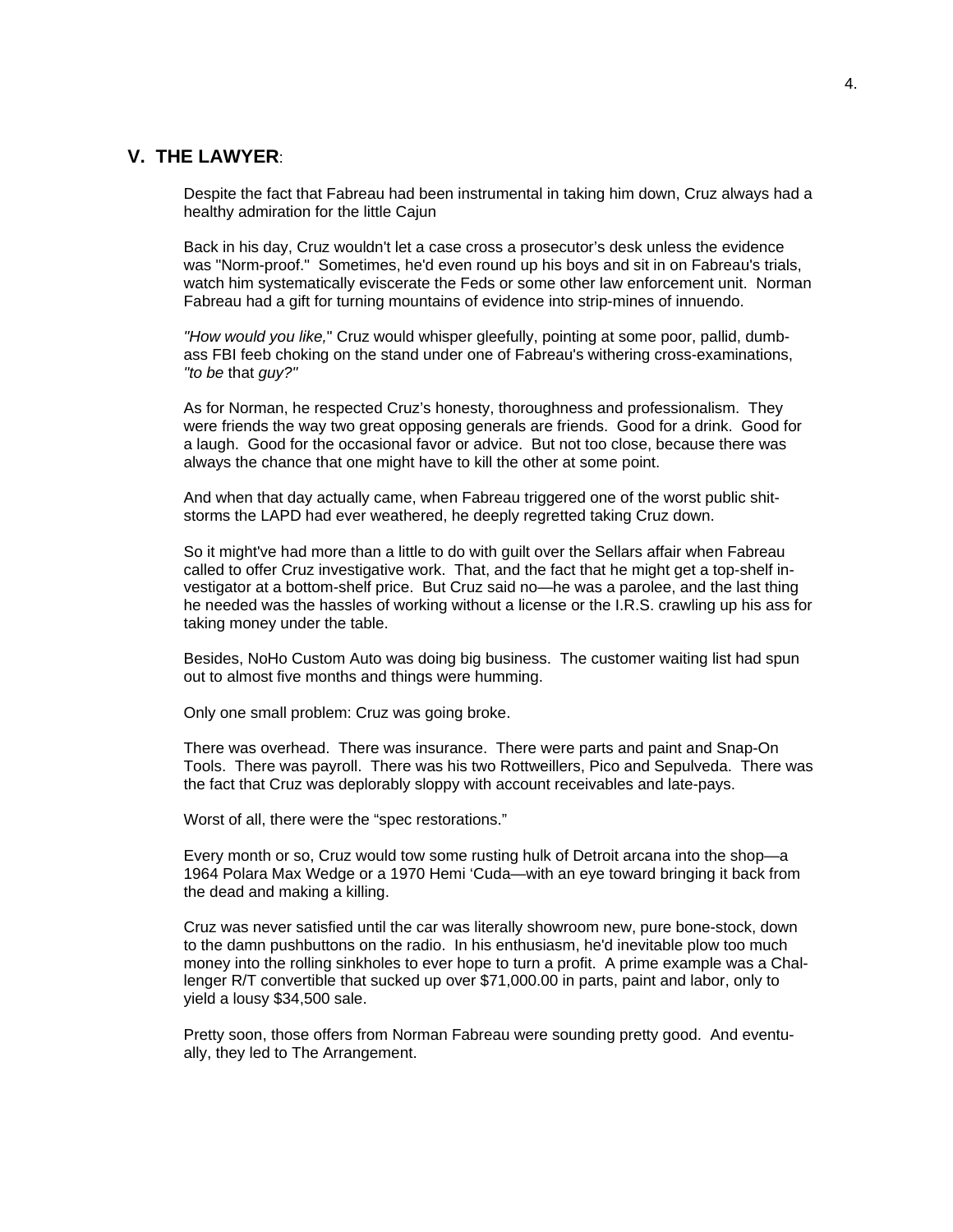#### **VI. THE ARRANGEMENT:**

The Arrangement came about by accident.

Cruz was buffing a freshly restored 1969 Superbird to a high polish. Norm was giving him yet another one of his customary c'mon-man-can't-you-just-take-this-one-case hand jobs when he happened to notice the lovely, hugger-orange Detroit iron under Cruz's chamois.

"Is that a Roadrunner?" he asked, somehow failing to notice the foot-tall factory decal of Chuck Jones' famous cartoon bird chirping "bee-beep" on the rear quarter-panel.

"No," deadpanned Cruz, "it's a Studebaker Avanti."

"Aww, damn. That *is* a shame. Because the man I was just telling you about, my client? He says he'd give his left gonad for a primo Roadrunner."

After taking a moment to ponder why it is that brilliant professional men like Norman Fabreau invariably turn into brain-dead bimbos when it comes to automobiles, Cruz said, "Norm, it is a Roadrunner."

Fabreau asked how much he wanted for it. Cruz explained that there was a vast gulf between what he "wanted" for the car and what he could "get" for the car: He'd dumped over sixty-eight large into the Plymouth, and he'd be lucky to reel in thirty.

"You tell me you only work for the personal friends?" asked Fabreau.

"That's right. Close personal friends."

Fabreau smiled.

"If this man I told you about," he said slowly, choosing his words very carefully, "gave you \$75,000 for that *joli* ride, would it make him a close personal friend?"

#### **VII. THE UPSHOT:**

So Cruz took the gig.

Assisted by a ragged crew of friends and employees in the shop, he conducts investigations for "close personal friends" who happen to be willing to pay three-to-four times market-value for the vintage cars he restores.

In the meantime, he struggles to balance his on-again-off-again relationship with his beautiful ex-wife, Jolie—a woman he can't seem to fall out of love with, no matter how hard he tries. And then there's his daughter, Alex, who seems to hate his guts despite his best efforts.

They say wolves mate for life, and so did Rico and **JOLIE CRUZ**. Rico is as likely to spend the night at Jolie's ranch in Sunland as he is to sleep at his own place, a tidy little restored 1958 Airstream trailer behind the shop. The fact that they've been divorced for over six years doesn't seem to make much of a difference as far as sex goes. But then, sex was never the problem between Rico and Jolie.

It was everything else.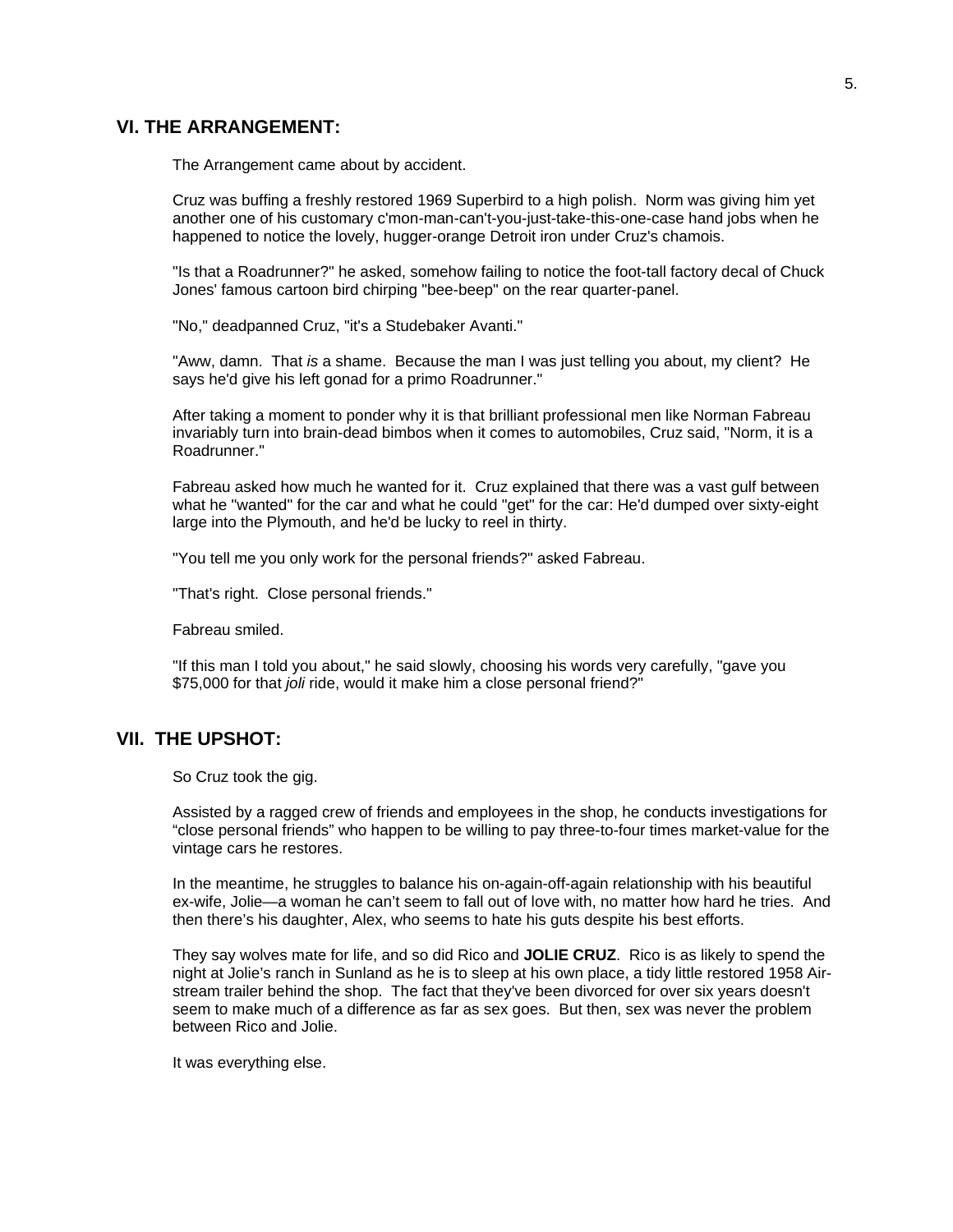#### **THE UPSHOT (cont'd):**

Similarly complex is his relationship with his 16 year-old daughter, **ALEJANDRA "ALEX" CRUZ**. Jolie insists on sending her to The Arroyo Academy, a rich-girl's prep-school in Pasadena. Between hanging out with millionaire's daughters, riding lessons and ballet, Alex barely has time to see her father. When she does, it's with acute embarrassment. The kicker is that Cruz is the one who pays her damn tuition.

After all, there's nothing more fun than footing the bill for your own child's estrangement.

Cruz's employees at NoHo Custom Auto serve as back-up in his investigations:

**MARISA PEREZ**, a former call-girl and junkie, divides her time between keeping the books and making sure the wheels don't fall off her boss's operation.

As Cruz says, "I got half a brain. I had to hire the other half."

She owes her life to Rico Cruz. He dragged her out of the gutter, helped her get clean and paid her tuition for Microsoft certification out of his own pocket. And it wasn't the first time he'd done it. Though he wasn't a sucker for every junkie-hooker with a pretty face, if he saw a flicker of determination and intelligence, he'd take them on as "personal projects."

A shrink might say his charity-work was due to guilt over his sister's death. Cruz would say, "No shit. So what?"

Sometimes it worked. More often, it didn't. But when you spend your spare time picking up sick baby birds, keeping them warm, feeding them with eyedroppers and teaching them to fly, you should get used to a thin success rate. In twenty years, Cruz never has.

When Marisa heard he was opening shop, she quit a six-figure IT job at Sun Microsystems to work for peanuts and giggles at NoHo Custom Auto. She's never regretted it. Not once.

**CHUY VILLASENOR**, his paint and body man, works stake-out and surveillance. A former carthief, Chuy snagged enough Benzos and Beemers over his career to fill the A-Lot at a Lakers game. He supplemented his GTA income by fabricating clever, custom hidey-holes in the vehicles run by a gang of mules running junk up from Nogales.

Sweet-natured despite the baggies and gang-tatts, Chuy's a master of discretion when it comes to tailing cars—a regular invisible man.

At six-foot-four, a solid 290 pounds, **NILES CARTLAND**, an ex-pro rugby player, served two years in Australian Special Forces before he was summarily discharged for punching out an officious French officer during the Gulf War.

Cartland made his way to the States, finding a niche as the "big scary white dude" for several loan-sharks before coming to Los Angeles and perpetrating one of the richest bank heists in California history. Cruz arrested him when his partners decided to launder their cash through a gang of Jamaican dope-dealers in the Southbay.

In the joint, Niles was introduced to an industrial sewing-machine, and it was love at first sight. When he's not restoring Mopar interiors in the shop, he provides Cruz with back-up and muscle when the need arises.

And, knowing Cruz, the need arises fairly regularly.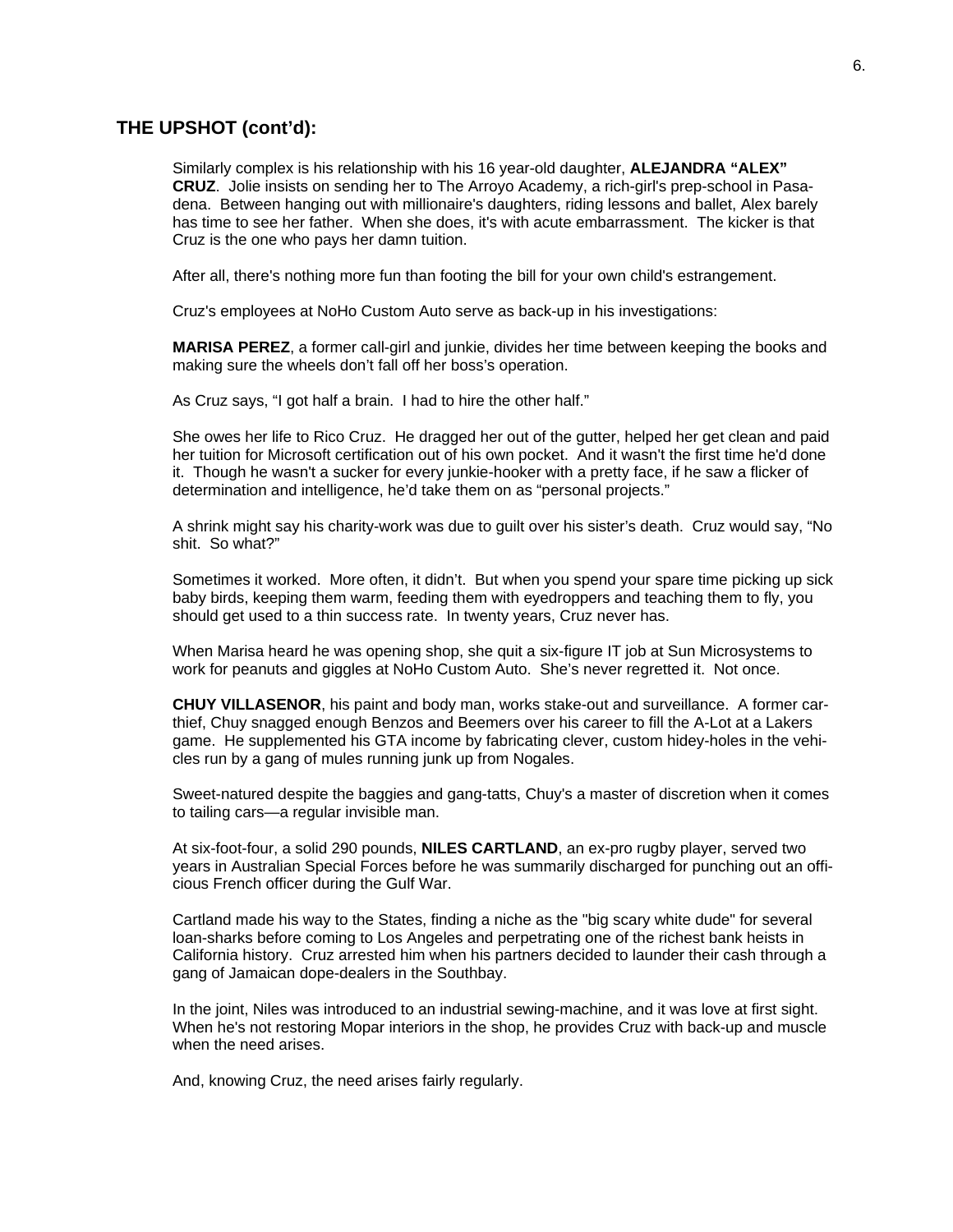#### **VIII. THE SERIES:**

*The offbeat adventures of ENRICO "RICO" CRUZ, former LAPD detective, ex-con and inveterate gear-head who makes his living restoring classic 60's muscle-cars while providing services as a private investigator and security consultant on the side. The action takes place in and around Los Angeles, from the beaches to the desert to the megalopolis in between.* 

*Cruz operates out of his North Hollywood body-shop, NoHo Custom Auto. In exchange for the purchase of his cherried-out Dodges and Plymouths (at grossly inflated prices), he provides investigative services for the wealthy clientele of Beverly Hills attorney, NORMAN FABREAU.* 

*Cruz also performs pro bono work for his "close personal friends," an odd collection of cops, ex-cops, bikers, priests, hookers, nuns, thieves, and other assorted saints and sinners.* 

*The show's tone will be seasoned by the dry, ironic wit of our smart-ass protagonist, splashed with a healthy shot of color though our supporting cast, guest-stars and their sometimes sordid, sometimes absurd, always interesting cases.* 

*With its flawed protagonist, decidedly bizarre characters and off-the-wall, gritty stories, CRUZ is a reinvention of the television detective series cast in the sexy, smart cynical mold of films like GET SHORTY and SEXY BEAST.*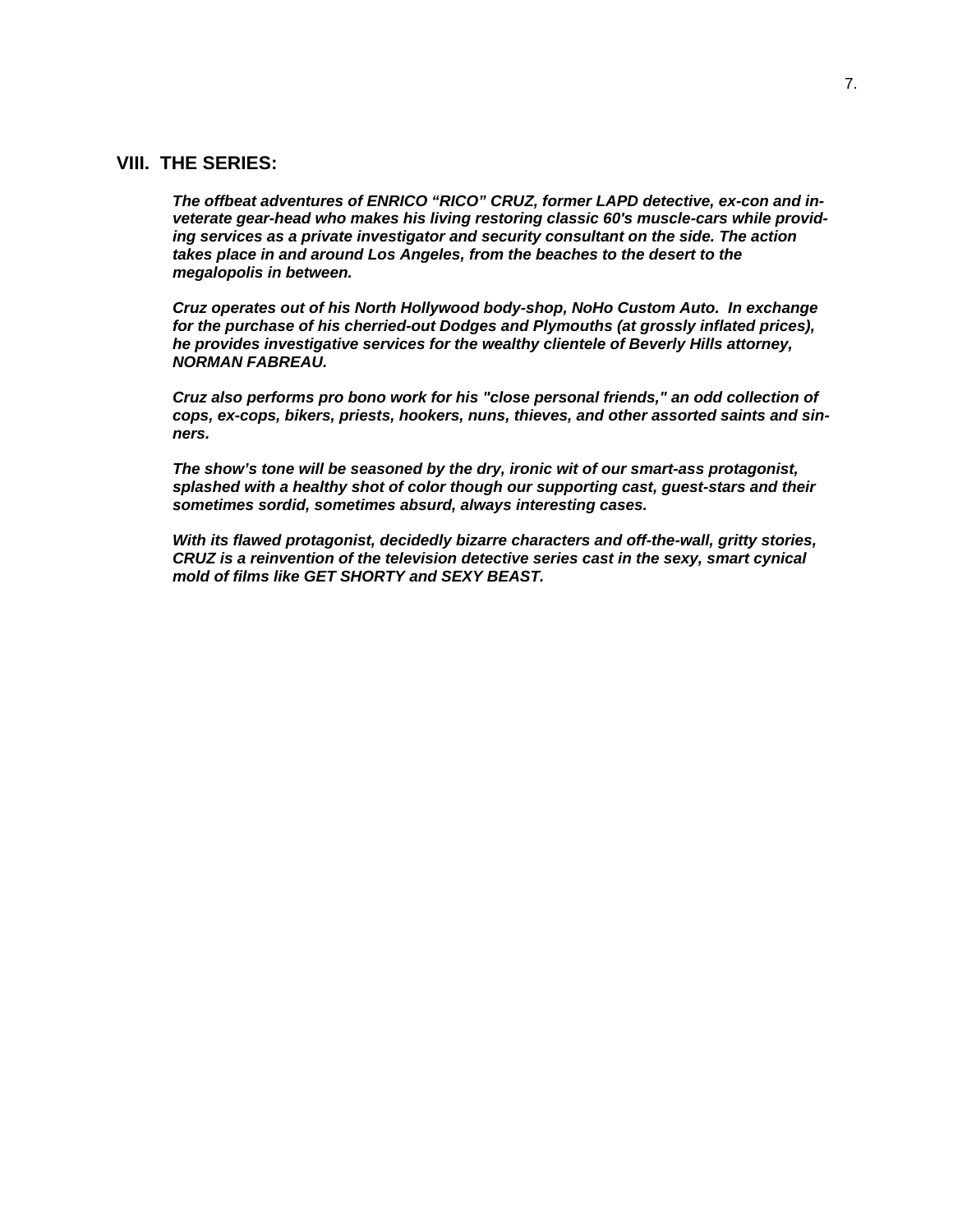# **NOTES**:

**Contract Contract** 

**Contract Contract**